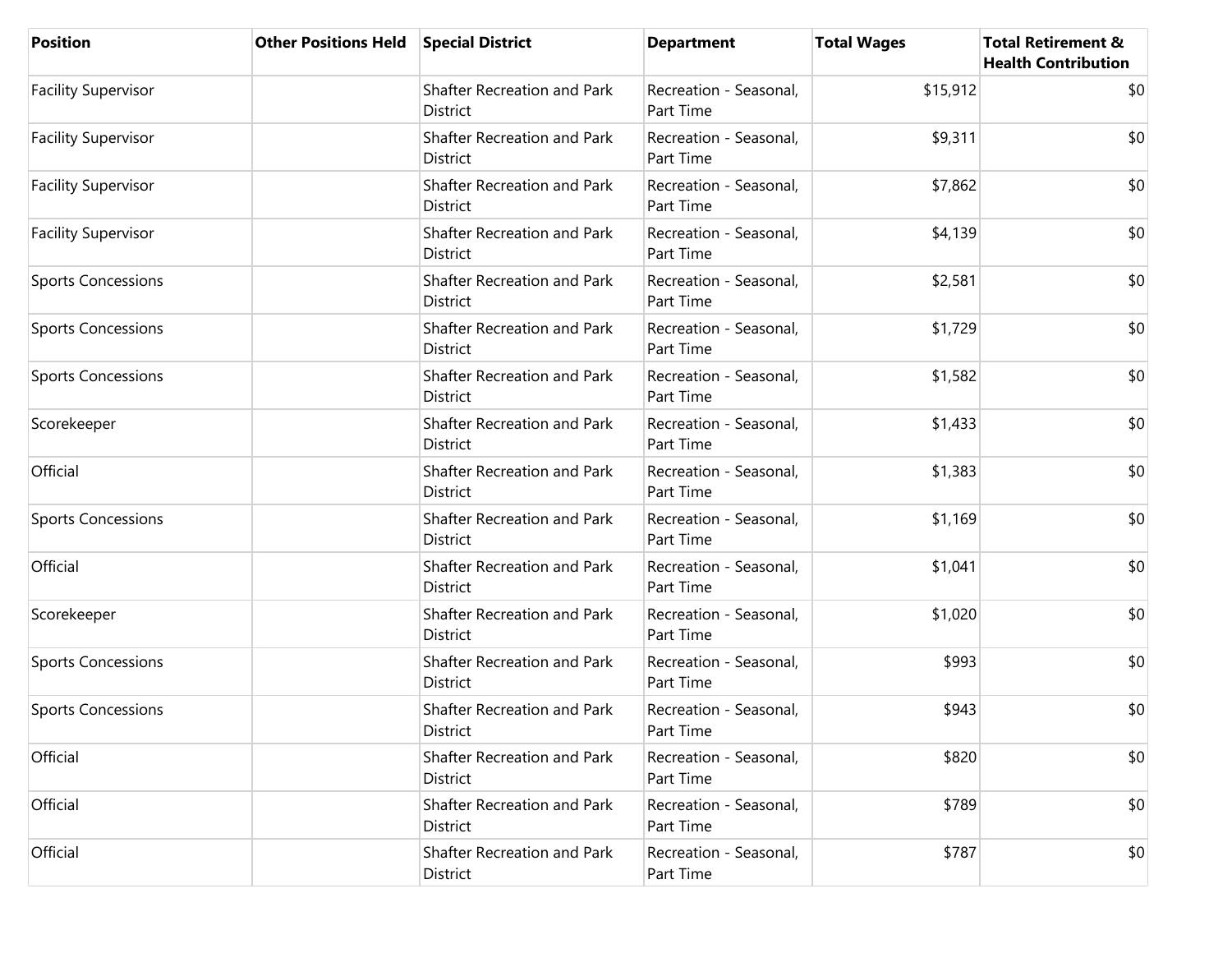| Official                  | Shafter Recreation and Park<br>District        | Recreation - Seasonal,<br>Part Time        | \$743 | \$0 |
|---------------------------|------------------------------------------------|--------------------------------------------|-------|-----|
| Official                  | Shafter Recreation and Park<br><b>District</b> | Recreation - Seasonal,<br>Part Time        | \$704 | \$0 |
| Scorekeeper               | Shafter Recreation and Park<br>District        | Recreation - Seasonal,<br>Part Time        | \$635 | \$0 |
| Official                  | Shafter Recreation and Park<br>District        | Recreation - Seasonal,<br>Part Time        | \$633 | \$0 |
| Official                  | Shafter Recreation and Park<br>District        | Recreation - Seasonal,<br><b>Part Time</b> | \$528 | \$0 |
| Scorekeeper               | Shafter Recreation and Park<br>District        | Recreation - Seasonal,<br>Part Time        | \$520 | \$0 |
| <b>Sports Concessions</b> | Shafter Recreation and Park<br>District        | Recreation - Seasonal,<br>Part Time        | \$498 | \$0 |
| Tennis Instructor         | Shafter Recreation and Park<br>District        | Recreation - Seasonal,<br>Part Time        | \$462 | \$0 |
| Tennis Instructor         | Shafter Recreation and Park<br><b>District</b> | Recreation - Seasonal,<br>Part Time        | \$440 | \$0 |
| Scorekeeper               | Shafter Recreation and Park<br>District        | Recreation - Seasonal,<br>Part Time        | \$424 | \$0 |
| Official                  | Shafter Recreation and Park<br>District        | Recreation - Seasonal,<br>Part Time        | \$415 | \$0 |
| Rec Aide I                | Shafter Recreation and Park<br>District        | Recreation - Seasonal,<br>Part Time        | \$391 | \$0 |
| Scorekeeper               | Shafter Recreation and Park<br>District        | Recreation - Seasonal,<br>Part Time        | \$363 | \$0 |
| Official                  | Shafter Recreation and Park<br>District        | Recreation - Seasonal,<br>Part Time        | \$327 | \$0 |
| Official                  | Shafter Recreation and Park<br>District        | Recreation - Seasonal,<br>Part Time        | \$319 | \$0 |
| Official                  | Shafter Recreation and Park<br>District        | Recreation - Seasonal,<br>Part Time        | \$300 | \$0 |
| Official                  | <b>Shafter Recreation and Park</b><br>District | Recreation - Seasonal,<br>Part Time        | \$289 | \$0 |
| Official                  | Shafter Recreation and Park<br>District        | Recreation - Seasonal,<br>Part Time        | \$275 | \$0 |